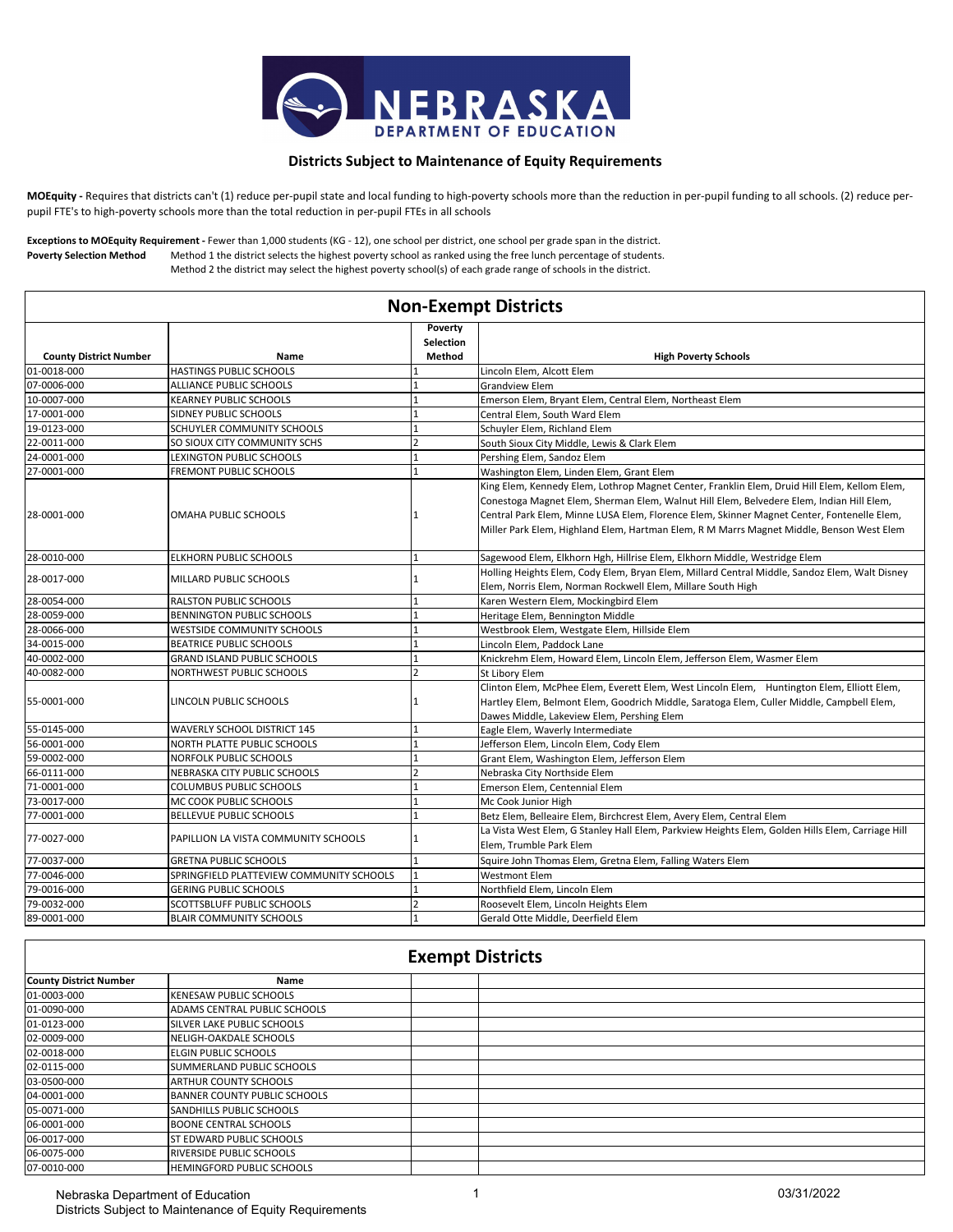| 08-0051-000                | <b>BOYD COUNTY SCHOOLS</b>                                    |  |
|----------------------------|---------------------------------------------------------------|--|
| 09-0010-000                | AINSWORTH COMMUNITY SCHOOLS                                   |  |
| 10-0002-000                | <b>GIBBON PUBLIC SCHOOLS</b>                                  |  |
| 10-0009-000                | ELM CREEK PUBLIC SCHOOLS                                      |  |
| 10-0019-000                | SHELTON PUBLIC SCHOOLS                                        |  |
| 10-0069-000                | RAVENNA PUBLIC SCHOOLS                                        |  |
| 10-0105-000                | PLEASANTON PUBLIC SCHOOLS                                     |  |
| 10-0119-000                | AMHERST PUBLIC SCHOOLS                                        |  |
| 11-0001-000                | TEKAMAH-HERMAN COMMUNITY SCHS                                 |  |
| 11-0014-000<br>11-0020-000 | OAKLAND CRAIG PUBLIC SCHOOLS<br>LYONS-DECATUR NORTHEAST SCHS  |  |
| 12-0056-000                | DAVID CITY PUBLIC SCHOOLS                                     |  |
| 12-0502-000                | EAST BUTLER PUBLIC SCHOOLS                                    |  |
| 13-0001-000                | PLATTSMOUTH COMMUNITY SCHOOLS                                 |  |
| 13-0022-000                | WEEPING WATER PUBLIC SCHOOLS                                  |  |
| 13-0032-000                | LOUISVILLE PUBLIC SCHOOLS                                     |  |
| 13-0056-000                | CONESTOGA PUBLIC SCHOOLS                                      |  |
| 13-0097-000                | ELMWOOD-MURDOCK PUBLIC SCHOOLS                                |  |
| 14-0008-000                | HARTINGTON NEWCASTLE PUBLIC SCHOOLS                           |  |
| 14-0045-000                | RANDOLPH PUBLIC SCHOOLS                                       |  |
| 14-0054-000                | LAUREL-CONCORD-COLERIDGE SCHOOL                               |  |
| 14-0101-000                | <b>WYNOT PUBLIC SCHOOLS</b>                                   |  |
| 15-0010-000                | CHASE COUNTY SCHOOLS                                          |  |
| 15-0536-000                | WAUNETA-PALISADE PUBLIC SCHS                                  |  |
| 16-0006-000<br>16-0030-000 | VALENTINE COMMUNITY SCHOOLS<br>CODY-KILGORE PUBLIC SCHS       |  |
| 17-0003-000                | LEYTON PUBLIC SCHOOLS                                         |  |
| 17-0009-000                | POTTER-DIX PUBLIC SCHOOLS                                     |  |
| 18-0002-000                | SUTTON PUBLIC SCHOOLS                                         |  |
| 18-0011-000                | HARVARD PUBLIC SCHOOLS                                        |  |
| 19-0039-000                | LEIGH COMMUNITY SCHOOLS                                       |  |
| 19-0058-000                | <b>CLARKSON PUBLIC SCHOOLS</b>                                |  |
| 19-0070-000                | HOWELLS-DODGE CONSOLIDATED SCHOOLS                            |  |
| 20-0001-000                | WEST POINT PUBLIC SCHOOLS                                     |  |
| 20-0020-000                | BANCROFT-ROSALIE COMM SCHOOLS                                 |  |
| 20-0030-000                | WISNER-PILGER PUBLIC SCHOOLS                                  |  |
| 21-0015-000                | ANSELMO-MERNA PUBLIC SCHOOLS                                  |  |
| 21-0025-000                | <b>BROKEN BOW PUBLIC SCHOOLS</b>                              |  |
| 21-0044-000                | ANSLEY PUBLIC SCHOOLS                                         |  |
| 21-0084-000                | SARGENT PUBLIC SCHOOLS                                        |  |
| 21-0089-000<br>21-0180-000 | ARNOLD PUBLIC SCHOOLS                                         |  |
| 22-0031-000                | CALLAWAY PUBLIC SCHOOLS<br>HOMER COMMUNITY SCHOOLS            |  |
| 23-0002-000                | <b>CHADRON PUBLIC SCHOOLS</b>                                 |  |
| 23-0071-000                | CRAWFORD PUBLIC SCHOOLS                                       |  |
| 24-0004-000                | <b>OVERTON PUBLIC SCHOOLS</b>                                 |  |
| 24-0011-000                | COZAD COMMUNITY SCHOOLS                                       |  |
| 24-0020-000                | GOTHENBURG PUBLIC SCHOOLS                                     |  |
| 24-0101-000                | SUMNER-EDDYVILLE-MILLER SCHS                                  |  |
| 25-0025-000                | <b>CREEK VALLEY SCHOOLS</b>                                   |  |
| 25-0095-000                | SOUTH PLATTE PUBLIC SCHOOLS                                   |  |
| 26-0001-000                | PONCA PUBLIC SCHOOLS                                          |  |
| 26-0070-000                | ALLEN CONSOLIDATED SCHOOLS                                    |  |
| 26-0561-000                | EMERSON-HUBBARD PUBLIC SCHOOLS                                |  |
| 27-0062-000                | SCRIBNER-SNYDER COMMUNITY SCHS                                |  |
| 27-0594-000<br>27-0595-000 | LOGAN VIEW PUBLIC SCHOOLS<br>NORTH BEND CENTRAL PUBLIC SCHS   |  |
| 28-0015-000                | DOUGLAS CO WEST COMMUNITY SCHS                                |  |
| 29-0117-000                | DUNDY CO STRATTON PUBLIC SCHS                                 |  |
| 30-0001-000                | EXETER-MILLIGAN PUBLIC SCHOOLS                                |  |
| 30-0025-000                | FILLMORE CENTRAL PUBLIC SCHS                                  |  |
| 30-0054-000                | SHICKLEY PUBLIC SCHOOLS                                       |  |
| 31-0506-000                | <b>FRANKLIN PUBLIC SCHOOLS</b>                                |  |
| 32-0046-000                | MAYWOOD PUBLIC SCHOOLS                                        |  |
| 32-0095-000                | EUSTIS-FARNAM PUBLIC SCHOOLS                                  |  |
| 32-0125-000                | MEDICINE VALLEY PUBLIC SCHOOLS                                |  |
| 33-0018-000                | ARAPAHOE PUBLIC SCHOOLS                                       |  |
| 33-0021-000                | CAMBRIDGE PUBLIC SCHOOLS                                      |  |
| 33-0540-000                | SOUTHERN VALLEY SCHOOLS                                       |  |
| 34-0001-000                | SOUTHERN SCHOOL DISTRICT 1                                    |  |
| 34-0034-000                | <b>FREEMAN PUBLIC SCHOOLS</b>                                 |  |
| 34-0100-000                | DILLER-ODELL PUBLIC SCHOOLS                                   |  |
| 35-0001-000<br>36-0100-000 | <b>GARDEN COUNTY SCHOOLS</b><br><b>BURWELL PUBLIC SCHOOLS</b> |  |
| 37-0030-000                | ELWOOD PUBLIC SCHOOLS                                         |  |
| 38-0011-000                | HYANNIS AREA SCHOOLS                                          |  |
| 39-0060-000                | CENTRAL VALLEY PUBLIC SCHOOLS                                 |  |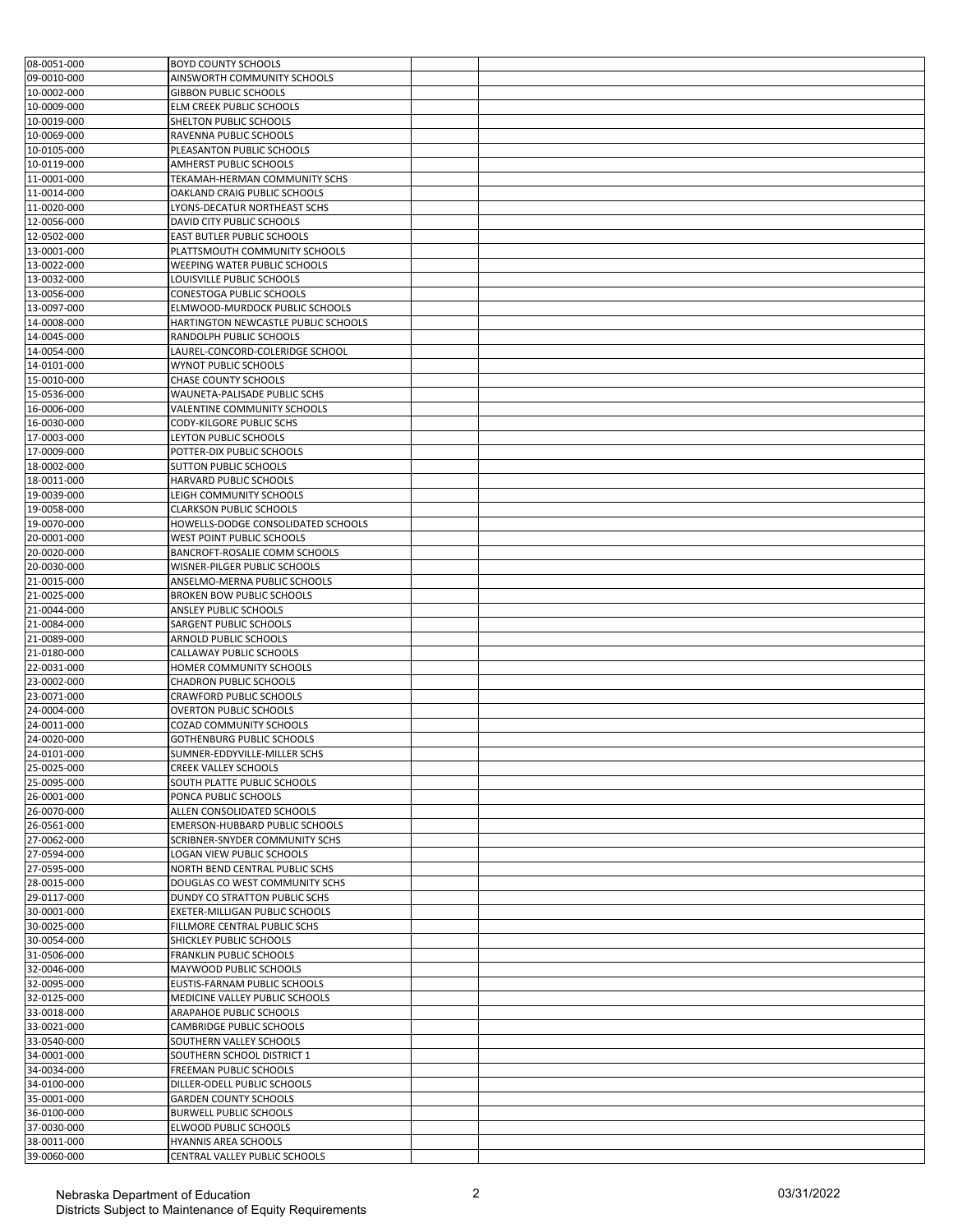| 40-0083-000 | <b>WOOD RIVER RURAL SCHOOLS</b>     |  |
|-------------|-------------------------------------|--|
| 40-0126-000 | DONIPHAN-TRUMBULL PUBLIC SCHS       |  |
| 41-0002-000 | <b>GILTNER PUBLIC SCHOOLS</b>       |  |
| 41-0091-000 | HAMPTON PUBLIC SCHOOL               |  |
| 41-0504-000 | AURORA PUBLIC SCHOOLS               |  |
| 42-0002-000 | ALMA PUBLIC SCHOOLS                 |  |
| 43-0079-000 | HAYES CENTER PUBLIC SCHOOLS         |  |
| 44-0070-000 | HITCHCOCK CO SCH SYSTEM             |  |
| 45-0007-000 | O'NEILL PUBLIC SCHOOLS              |  |
| 45-0044-000 | STUART PUBLIC SCHOOLS               |  |
| 45-0137-000 | CHAMBERS PUBLIC SCHOOLS             |  |
| 45-0239-000 | WEST HOLT PUBLIC SCHOOLS            |  |
| 46-0001-000 | MULLEN PUBLIC SCHOOLS               |  |
| 47-0001-000 | ST PAUL PUBLIC SCHOOLS              |  |
| 47-0100-000 | CENTURA PUBLIC SCHOOLS              |  |
| 47-0103-000 | ELBA PUBLIC SCHOOLS                 |  |
| 48-0008-000 | <b>FAIRBURY PUBLIC SCHOOLS</b>      |  |
| 48-0300-000 | TRI COUNTY PUBLIC SCHOOLS           |  |
| 48-0303-000 | MERIDIAN PUBLIC SCHOOLS             |  |
| 49-0033-000 | STERLING PUBLIC SCHOOLS             |  |
| 49-0050-000 | JOHNSON CO CENTRAL PUBLIC SCHS      |  |
| 50-0001-000 | WILCOX-HILDRETH PUBLIC SCHOOLS      |  |
| 50-0501-000 | AXTELL COMMUNITY SCHOOLS            |  |
| 50-0503-000 | MINDEN PUBLIC SCHOOLS               |  |
| 51-0001-000 | OGALLALA PUBLIC SCHOOLS             |  |
| 51-0006-000 | PAXTON CONSOLIDATED SCHOOLS         |  |
| 52-0100-000 | KEYA PAHA COUNTY SCHOOLS            |  |
| 53-0001-000 | KIMBALL PUBLIC SCHOOLS              |  |
| 54-0013-000 | CREIGHTON COMMUNITY PUBLIC SCHOOLS  |  |
| 54-0096-000 | CROFTON COMMUNITY SCHOOLS           |  |
| 54-0501-000 | NIOBRARA PUBLIC SCHOOLS             |  |
| 54-0505-000 | SANTEE COMMUNITY SCHOOLS            |  |
| 54-0576-000 | WAUSA PUBLIC SCHOOLS                |  |
| 54-0583-000 | VERDIGRE PUBLIC SCHOOLS             |  |
| 54-0586-000 | BLOOMFIELD COMMUNITY SCHOOLS        |  |
| 55-0148-000 | MALCOLM PUBLIC SCHOOLS              |  |
| 55-0160-000 | NORRIS SCHOOL DIST 160              |  |
| 55-0161-000 | RAYMOND CENTRAL PUBLIC SCHOOLS      |  |
| 56-0006-000 | <b>BRADY PUBLIC SCHOOLS</b>         |  |
| 56-0007-000 | MAXWELL PUBLIC SCHOOLS              |  |
| 56-0037-000 | HERSHEY PUBLIC SCHOOLS              |  |
| 56-0055-000 | SUTHERLAND PUBLIC SCHOOLS           |  |
| 56-0565-000 | WALLACE PUBLIC SCH DIST 65 R        |  |
| 57-0501-000 | STAPLETON PUBLIC SCHOOLS            |  |
| 58-0025-000 | LOUP COUNTY PUBLIC SCHOOLS          |  |
| 59-0001-000 | <b>MADISON PUBLIC SCHOOLS</b>       |  |
| 59-0005-000 | BATTLE CREEK PUBLIC SCHOOLS         |  |
| 59-0013-000 | NEWMAN GROVE PUBLIC SCHOOLS         |  |
| 59-0080-000 | ELKHORN VALLEY SCHOOLS              |  |
| 60-0090-000 | MC PHERSON COUNTY SCHOOLS           |  |
| 61-0004-000 | CENTRAL CITY PUBLIC SCHOOLS         |  |
| 61-0049-000 | PALMER PUBLIC SCHOOLS               |  |
| 62-0021-000 | BAYARD PUBLIC SCHOOLS               |  |
| 62-0063-000 | <b>BRIDGEPORT PUBLIC SCHOOLS</b>    |  |
| 63-0001-000 | <b>FULLERTON PUBLIC SCHOOLS</b>     |  |
| 63-0030-000 | TWIN RIVER PUBLIC SCHOOLS           |  |
| 64-0023-000 | JOHNSON-BROCK PUBLIC SCHOOLS        |  |
| 64-0029-000 | <b>AUBURN PUBLIC SCHOOLS</b>        |  |
| 65-0011-000 | SUPERIOR PUBLIC SCHOOLS             |  |
| 65-2005-000 | SOUTH CENTRAL NEBRASKA UNIFIED 5    |  |
| 66-0027-000 | SYRACUSE-DUNBAR-AVOCA SCHOOLS       |  |
| 66-0501-000 | PALMYRA DISTRICT OR 1               |  |
| 67-0001-000 | PAWNEE CITY PUBLIC SCHOOLS          |  |
| 67-0069-000 | LEWISTON CONSOLIDATED SCHOOLS       |  |
| 68-0020-000 | PERKINS COUNTY SCHOOLS              |  |
| 69-0044-000 | HOLDREGE PUBLIC SCHOOLS             |  |
| 69-0054-000 | BERTRAND PUBLIC SCHOOLS             |  |
| 69-0055-000 | LOOMIS PUBLIC SCHOOLS               |  |
| 70-0002-000 | PIERCE PUBLIC SCHOOLS               |  |
| 70-0005-000 | PLAINVIEW PUBLIC SCHOOLS            |  |
| 70-0542-000 | OSMOND COMMUNITY SCHOOLS            |  |
| 71-0005-000 | LAKEVIEW COMMUNITY SCHOOLS          |  |
| 71-0067-000 | HUMPHREY PUBLIC SCHOOLS             |  |
| 72-0015-000 | CROSS COUNTY COMMUNITY SCHOOLS      |  |
| 72-0019-000 | OSCEOLA PUBLIC SCHOOLS              |  |
| 72-0032-000 | SHELBY - RISING CITY PUBLIC SCHOOLS |  |
| 72-0075-000 | HIGH PLAINS COMMUNITY SCHOOLS       |  |